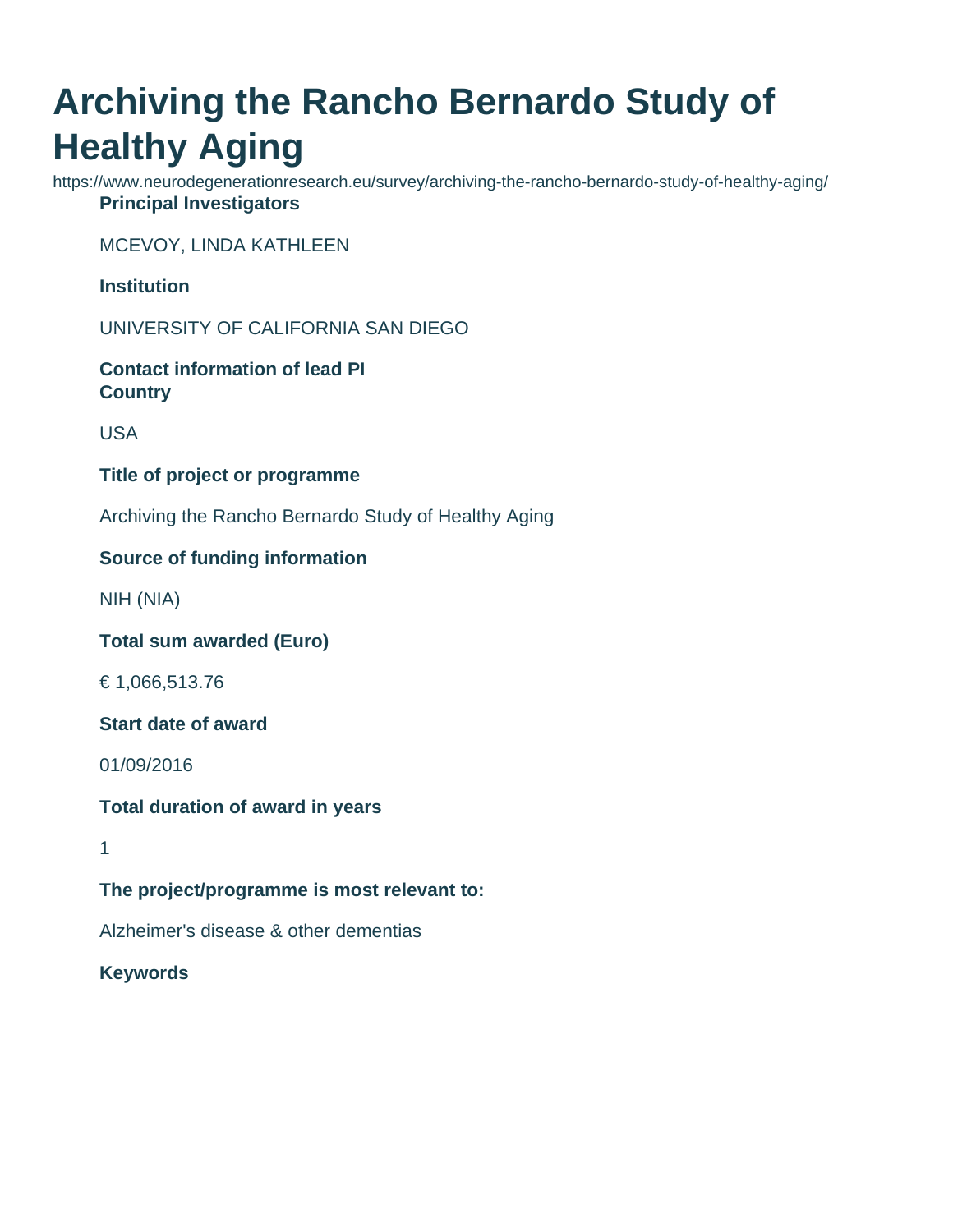Acquired Cognitive Impairment... Aging... Alzheimer's Disease... Alzheimer's Disease including Alzheimer's Disease Related Dementias (AD/ADRD)... Behavioral and Social Science... Biomedical Information Resources... Biomedical Information Resources and Informatics Research... Brain Disorders... Clinical Research... Clinical Research - Extramural... Dementia... Epidemiology And Longitudinal Studies... Neurodegenerative... Neurosciences... Prevention... Women's Health for IC Use

#### **Research Abstract**

Project Summary/Abstract The goal of this project is to curate and archive more than 40 years of data from the Rancho Bernardo Study (RBS) of Healthy Aging to ensure that this unique and irreplaceable resource remains available to current and future researchers. RBS is one of the longest, continuously NIH-funded, population-based observational cohorts in existence. Initiated in 1972 as part of the NIH Lipid Research Clinic Prevalence Study, participants have been followed ever since via 12 research clinic visits at approximate 4 year intervals and 30 annual mailers. RBS has focused on cardiovascular disease since its inception, and was expanded to include assessment of cognitive function at the 1988 clinic visit and at each of 7 subsequent visits. Numerous health, lifestyle, biomarker and psychosocial measures were also collected in these visits, as well as in prior visits and yearly mailers. Participants in the RBS Cognitive Function cohort (n=2590; mean age 72 at time of first cognitive assessment) have a maximum of 8 cognitive assessments over a 28-year period, with a wealth of health-related information available stretching back ~15 years prior to the first cognitive assessment, at a time when most participants were middle-aged (mean age 54). This enables investigation of whether and how mid- life health, lifestyle, and psychosocial factors predict trajectories of cognitive function and cognitive outcomes in older age, and enables investigation of whether associations between risk factors and cognitive function change with age, or differ by sex or other effect modifiers. This valuable public health resource is vulnerable to loss because data exist on a local server, or as hard copies in various locations. Access to, and knowledge of the data relies on a small number of long-serving faculty and staff, several of whom are nearing retirement age. Thus in response to one of the particular areas of emphasis, "Electronic archiving of cohort data" in PAR-15- 356: "Major Opportunities for Research in Epidemiology of Alzheimer's Disease and Cognitive Resilience" this project will use modern electronic archiving techniques to organize and archive the vast RBS data onto an easily-searchable, cloud-based relational database. We will immortalize and maximize the usefulness of the RBS database through accomplishment of the following aims. Aim 1. Continued follow-up for morbidity and mortality: We currently have over 94% vital status follow up of the original 6,339 participants with death certificates obtained for 85% of decedents. We will continue to follow surviving participants with yearly mailers to assess health status, clinical events and vitality. Death certificates will be obtained on decedents. Aim 2. Documentation and electronic archiving of all study data: Data will be inventoried, categorized, documented, and a complete data dictionary will be generated. All data and studyrelated documents will be uploaded to REDCap (Research Electronic Data Capture), a widely used secure, HIPAA-compliant, web-based application for managing databases. Aim 3. Resource sharing and data dissemination: A public website will be developed that describes the RBS and provides access to all study documents and HIPAA-compliant datasets.

#### **Lay Summary**

Narrative Electronic archiving of the Rancho Bernardo Study of healthy aging, a cohort study that has followed individuals over more than 40 years, from middle-age to late old age, obtaining